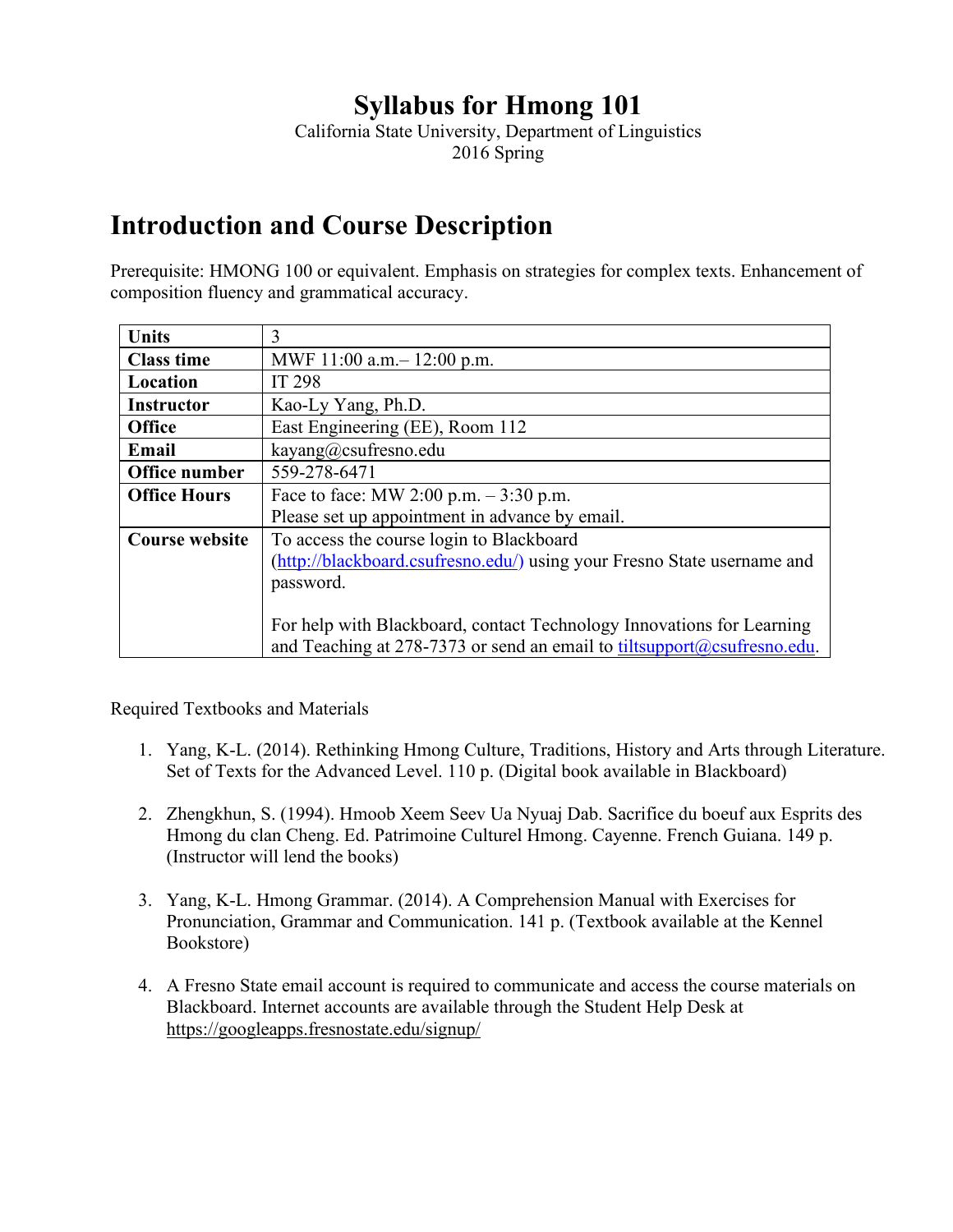## **Examinations and Major Assignments**

This course requires students to complete the following assignments and exams.

| Coursework type          | Points     | per | Total no. of | Total  | Weight     | of |
|--------------------------|------------|-----|--------------|--------|------------|----|
|                          | assignment |     | assignment   | points | coursework |    |
|                          |            |     |              |        | type       |    |
| Homework                 | 70         |     |              | 490    | 49%        |    |
| Unit Exam                | 50         |     |              | 150    | 15%        |    |
| <b>Writing Portfolio</b> | 60         |     |              | 240    | 24%        |    |
| Presentation             | 60         |     |              | 60     | 6%         |    |
| Final Exam               | 60         |     |              | 60     | 6%         |    |
| Total                    |            |     |              | 1000   | 100%       |    |

#### **Homework**

You will have 7 homework assignments. They contain exercises in grammar, reading, essay writing, speaking, persuasive speech, listening, spelling and translation. Most of these exercises are from the textbook and Lab exercises in Blackboard.

#### **Tests**

You will have 3 tests during the semester. Each test examines your skills that you have learned in lessons in terms of vocabulary, grammar, listening, speaking, reading, and writing in Hmong. These tests involve spelling, close and open questions, writing, translation, and grammar questions.

#### **Writing portfolio**

You will have 4 entries in the writing portfolio assignment. You will write 2 essays, an informal tailoring role play and a persuasive speech. The guideline of these exercises are from the textbook and Blackboard.

#### **Presentation**

You will have one oral presentation on the Hmong language and Hmong culture. The topics of the presentation will be provided during the semester.

#### **Exam**

You will have one final comprehensive exam. This exam will test your skills in listening, speaking, reading, and writing in Hmong that you have gained during the semester. This exam involves multiplechoice questions, closed and open questions, translation, reading comprehension, grammar questions, and writing.

#### **Make-up policy:**

Late submissions will be accepted only on documented medical, psychological, or legal grounds without penalty points subtracted.

#### **Study expectations:**

It is usually expected that students will spend approximately 2 hours of study time outside of class for every one hour in class. Since this is a 4-unit class, you should expect to study an average of 8 hours outside of class each week. Some students may need more outside study time and some less.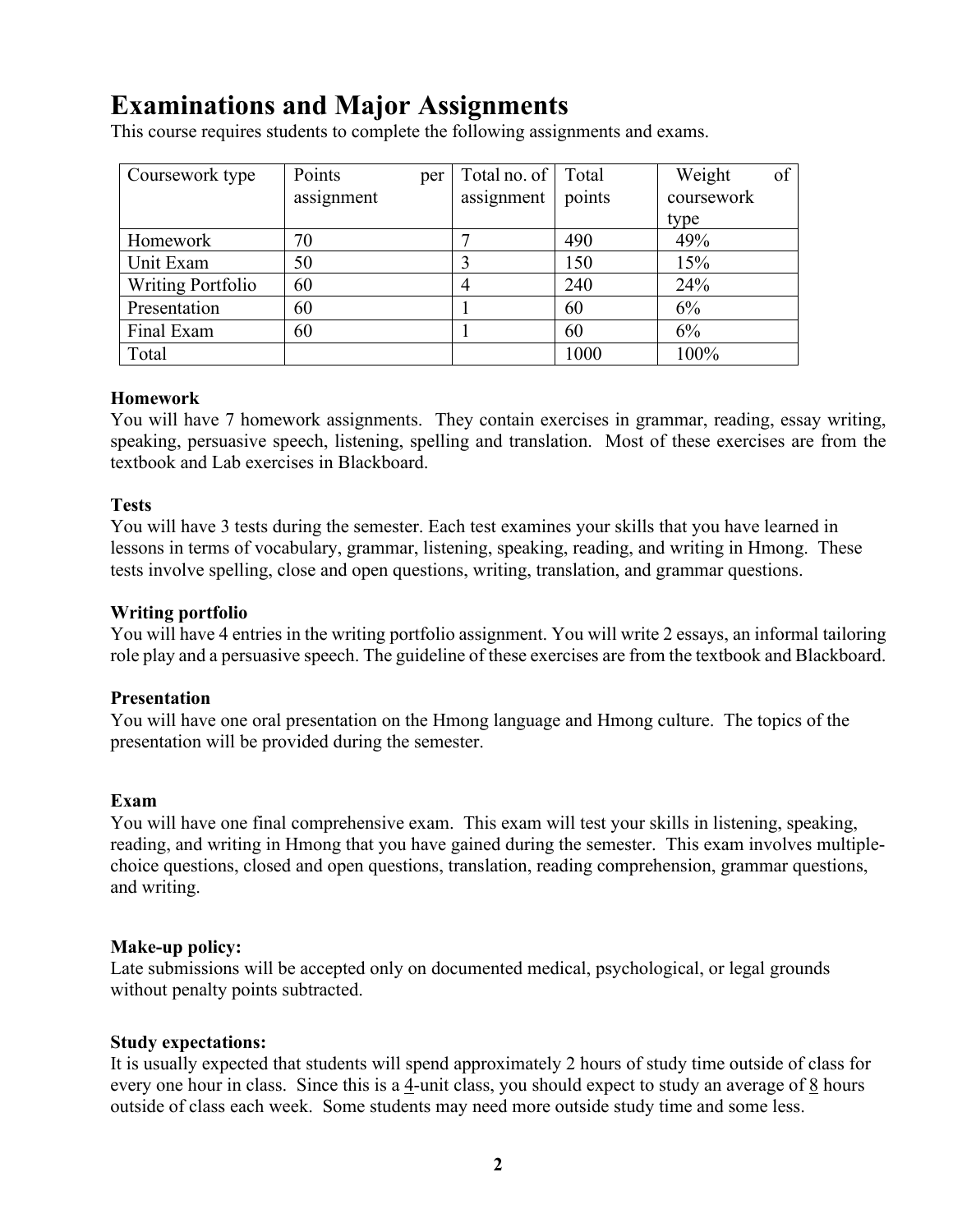Outside classroom practice on course contents is crucial for your success. As the course contains a significant amount of student interactions and oral presentations, you are required to practice the assigned dialogues and other oral/written exercises **BEFORE** coming to class. You are expected to actively participate in all pair and small group interactive activities in class. In addition to the textbook, and workbook, each student is **required** to use Internet-based learning material in Blackboard and in the given websites to practice language skills.

For free tutoring on campus, contact the [Learning Center](http://www.fresnostate.edu/learningcenter)

(http://www.fresnostate.edu/studentaffairs/lrc/) in the Collection Level (basement level) of the Henry Madden Library. You can reach them by phone at 278-3052.

"Our campus has developed [SupportNet](http://www.fresnostate.edu/studentaffairs/supportnet/) (http://www.fresnostate.edu/studentaffairs/supportnet/) to connect students with specific campus resources promoting academic success. I have agreed to participate in this program and may refer you to it if I believe you need the services provided by SupportNet to succeed in this course."

## **Grading**

The final letter grade for this course will be calculated on the following formula (please see p. 2 for the breaking down of grade points for each type of assignment):

| $A = 100\% - 90\%$        | $(1000 - 900 \text{ pts})$ |
|---------------------------|----------------------------|
| B = below $90\%$ - $80\%$ | $(899 - 800 \text{ pts})$  |
| C = below $80\%$ - $70\%$ | $(799 - 700 \text{ pts})$  |
| D = below $70\%$ - $60\%$ | $(699 - 600 \text{ pts})$  |
| $F =$ below 60%           | $(<600 \text{ pts})$       |

Assignments/activities may be added as deemed necessary by the instructor. Unless designated as a group project, homework is to be completed individually. I consider "shared" homework cheating and will treat it as such. Any work turned in (at the Linguistics Department at Peters Business 383) longer than one page **must be stapled** and marked with student's name and class number.

*Attendance:* Attendance to all the classes is required by default. Absence in class is accepted only on documented medical, psychological, or legal grounds. It is the student's responsibility to provide the instructor the relevant documents. However, if you miss 1/3 of the classes (approximately 5 weeks' classes) for whatever reason, you will be given an F; and if you miss 1/4 of the classes (approximately 4 weeks' classes), you will be given one letter grade lower than what you should have received (e.g., an A will become B, a B will become C, so on and so forth).

## **Course Goals and Primary Learning Outcomes**

### **Course Goals:**

- To continue to study Hmong grammar as a grammatical system with emphasis on subjective and conditional moods, and passive voice.
- To develop, strengthen and augment reading skills in complex texts such as argumentative texts, traditional poetry, and ritual texts, and to enhance interpretative strategies in analysing texts from different perspectives.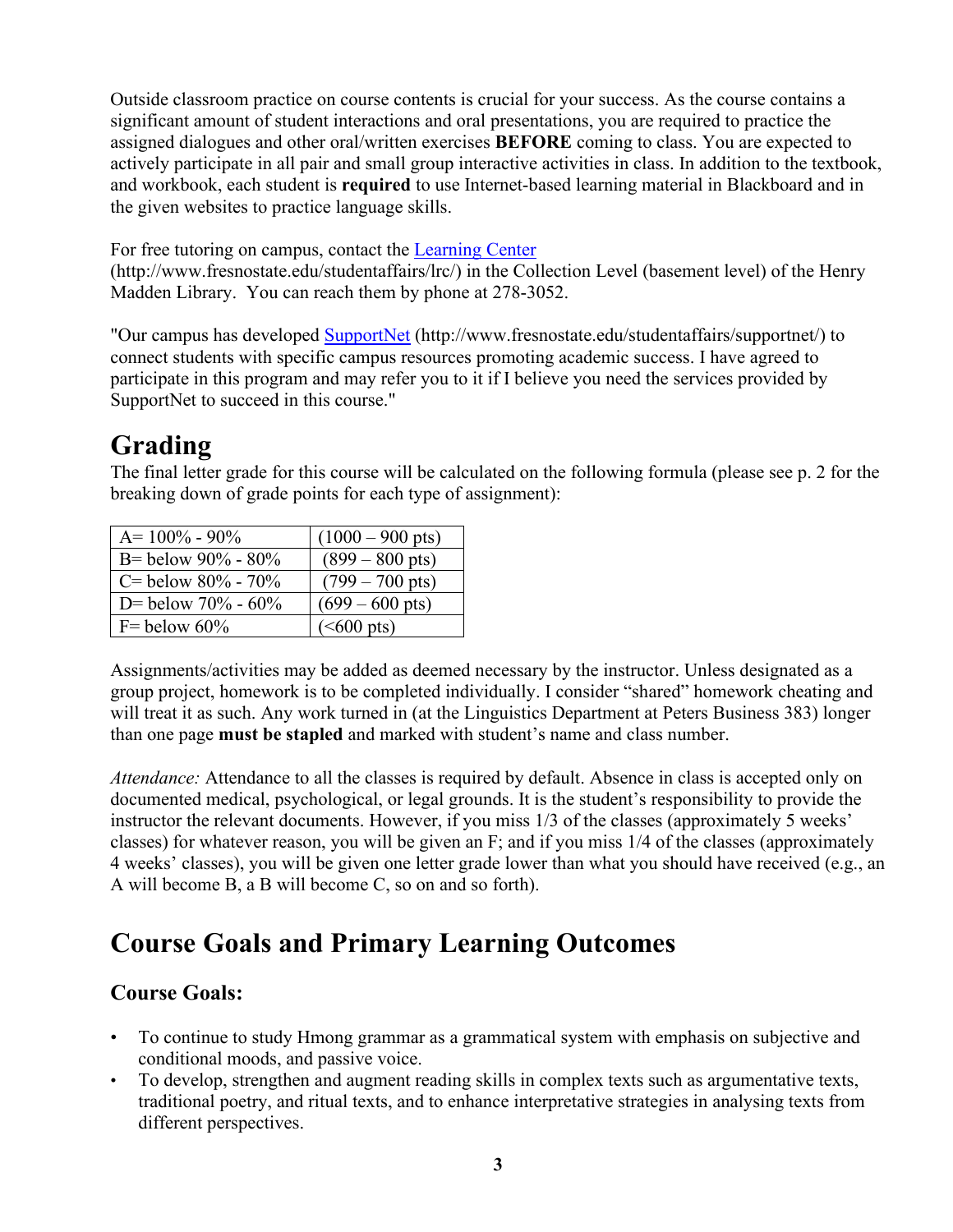- To develop, strengthen and augment composition skills in complex texts in writing argumentative texts, and traditional literary complex texts in poetry or rituals.
- To enhance communication abilities in expressing in an extended discourse in formal and informational situations on a variety of unfamiliar topics of abstract nature and in understanding discourse at the abstract level while supporting opinions and making hypothesis, and in tailoring language to fit the audience in counseling, persuading and representing diverse points of view.
- To foster appreciation and understanding of the Hmong culture, history, and social worlds in relation with their own experiences, and to stimulate a systematic reflection on their own ideas, values, and beliefs.

### **Primary Learning Outcomes:**

Students will

- develop language skills in explaining, analyzing, arguing, and persuading.
- produce a writing portfolio of specific textual types (traditional complex literary texts, argumentative essays, and persuasive texts).
- produce conversations in Hmong on unfamiliar topics covered in course readings.
- apply the grammatical rules studied in the textual types in terms of listening, speaking, reading, and writing.
- apply the vocabularies studied in the textual types in terms of listening, speaking, reading, and writing.
- evaluate Hmong culture and traditions through research, class discussions, and oral presentations on cultural topics.

## **Assignment and Examination Schedule**

Please see the course schedule (p. 6) for assignments and examination dates.

### **Subject to Change Statement**

This syllabus and schedule are subject to change in the event of extenuating circumstances. If you are absent from class, it is your responsibility to check on announcements made while you were absent.

### **Course Policies & Safety Issues**

Please silence cell phones in class. Disruptive behaviors such as entering classroom late, chewing gum, reading newspapers in class, or other distracting behavior are not tolerated. Tape-recording the lecture, bringing visitors or guests needs instructor's consent.

Unless designated as a group project, homework is to be completed individually. Shared homework is considered cheating and may result in an F grade. Any work turned in (at the Linguistics Department at Peters Business 383) longer than one page must be stapled and with student's name and class number on it.

### **Plagiarism Detection:**

The campus subscribes to Turnitin and the SafeAssign plagiarism prevention service through Blackboard, and you will need to submit written assignments to Turnitin/SafeAssign. Your work will be used for plagiarism detection and for no other purpose. The student may indicate in writing to the instructor that he/she refuses to participate in the plagiarism detection process, in which case the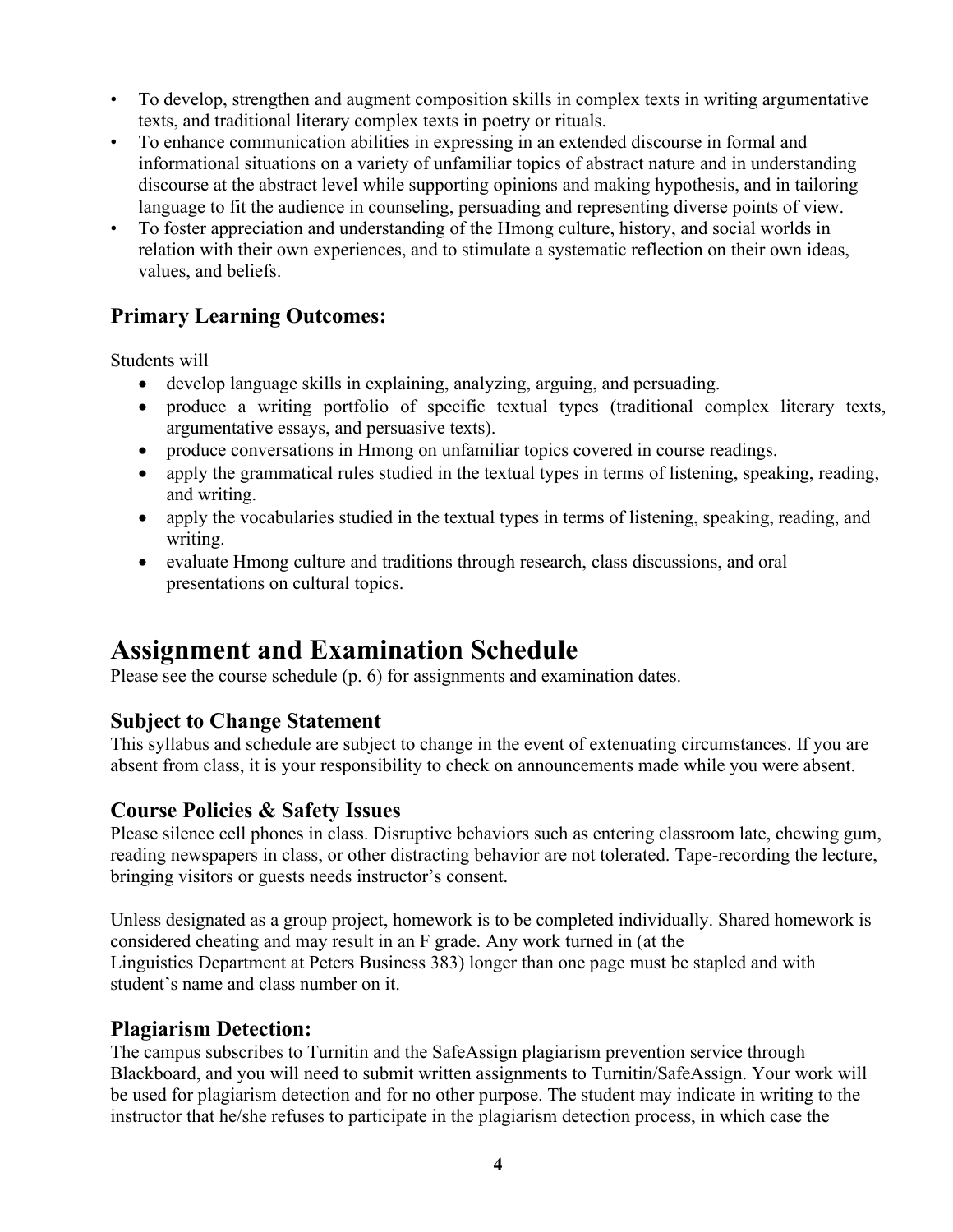instructor can use other electronic means to verify the originality of their work. Turnitin/ SafeAssign Originality Reports **WILL be available for your viewing.**

## University Policies

### **Students with Disabilities:**

Upon identifying themselves to the instructor and the university, students with disabilities will receive reasonable accommodation for learning and evaluation. For more information, contact Services to Students with Disabilities in the Henry Madden Library, Room 1202 (278-2811).

### **Honor Code:**

"Members of the Fresno State academic community adhere to principles of academic integrity and mutual respect while engaged in university work and related activities." You should:

- a) understand or seek clarification about expectations for academic integrity in this course (including no cheating, plagiarism and inappropriate collaboration)
- b) neither give nor receive unauthorized aid on examinations or other course work that is used by the instructor as the basis of grading.
- c) take responsibility to monitor academic dishonesty in any form and to report it to the instructor or other appropriate official for action.

Instructors may require students to sign a statement at the end of all exams and assignments that "I have done my own work and have neither given nor received unauthorized assistance on this work." If you are going to use this statement, include it here.

### **Cheating and Plagiarism:**

Cheating is the actual or attempted practice of fraudulent or deceptive acts for the purpose of improving one's grade or obtaining course credit; such acts also include assisting another student to do so. Typically, such acts occur in relation to examinations. However, it is the intent of this definition that the term 'cheating' not be limited to examination situations only, but that it include any and all actions by a student that are intended to gain an unearned academic advantage by fraudulent or deceptive means. Plagiarism is a specific form of cheating which consists of the misuse of the published and/or unpublished works of others by misrepresenting the material (i.e., their intellectual property) so used as one's own work." Penalties for cheating and plagiarism range from a 0 or F on a particular assignment, through an F for the course, to expulsion from the university. For more information on the University's policy regarding cheating and plagiarism, refer to the Class Schedule (Legal Notices on Cheating and Plagiarism) or the University Catalog (Policies and Regulations).

### **Computers:**

"At California State University, Fresno, computers and communications links to remote resources are recognized as being integral to the education and research experience. Every student is required to have his/her own computer or have other personal access to a workstation (including a modem and a printer) with all the recommended software. The minimum and recommended standards for the workstations and software, which may vary by academic major, are updated periodically and are available from Information Technology Services or the [University Bookstore](http://www.kennelbookstore.com/SiteText.aspx?id=20666) (http://www.kennelbookstore.com). In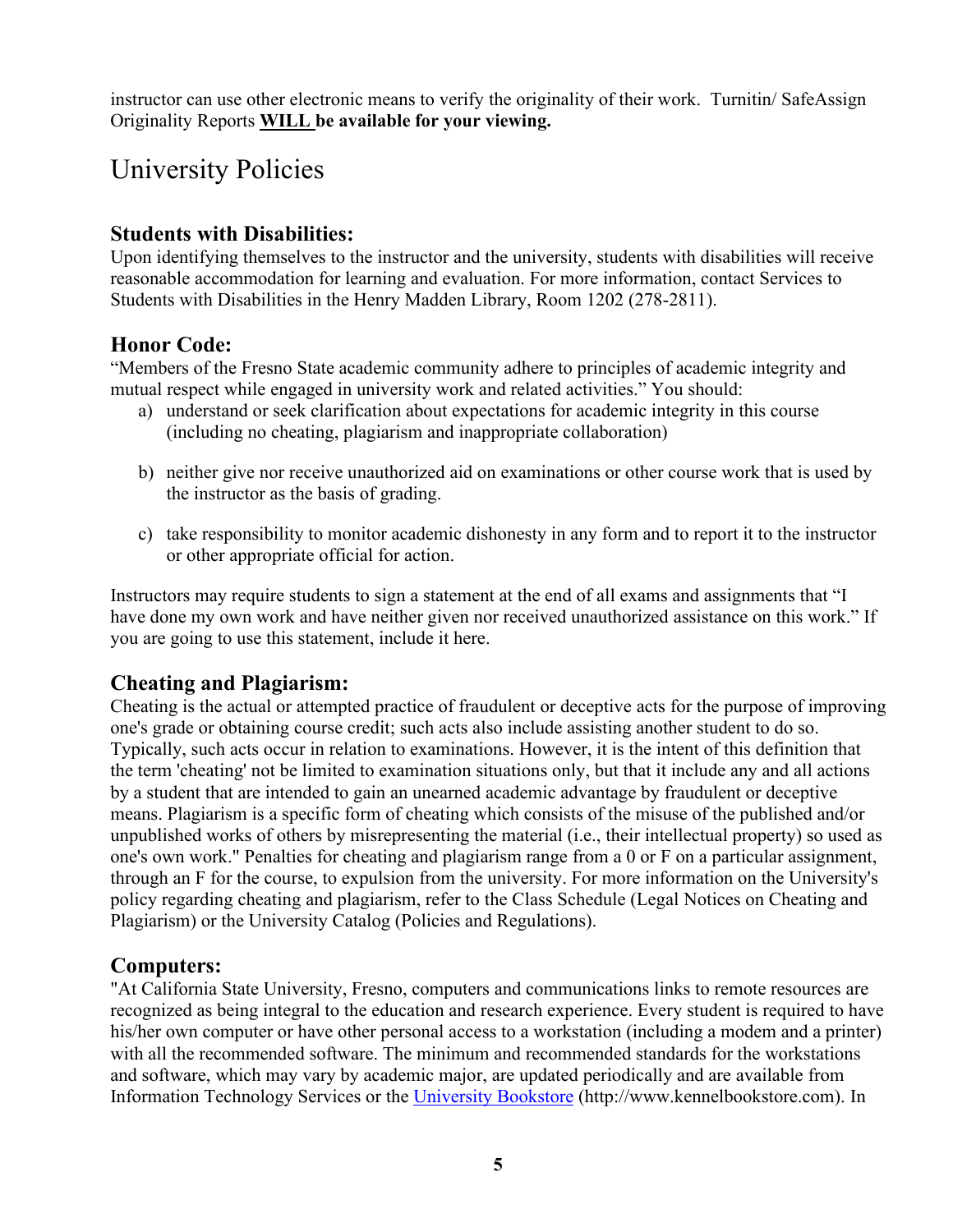the curriculum and class assignments, students are presumed to have 24-hour access to a computer workstation and the necessary communication links to the University's information resources."

### **Disruptive Classroom Behavior:**

"The classroom is a special environment in which students and faculty come together to promote learning and growth. It is essential to this learning environment that respect for the rights of others seeking to learn, respect for the professionalism of the instructor, and the general goals of academic freedom are maintained. Differences of viewpoint or concerns should be expressed in terms which are supportive of the learning process, creating an environment in which students and faculty may learn to reason with clarity and compassion, to share of themselves without losing their identities, and to develop an understanding of the community in which they live. Student conduct which disrupts the learning process shall not be tolerated and may lead to disciplinary action and/or removal from class."

### **Copyright Policy:**

Copyright laws and fair use policies protect the rights of those who have produced the material. The copy in this course has been provided for private study, scholarship, or research. Other uses may require permission from the copyright holder. The user of this work is responsible for adhering to copyright law of the U.S. (Title 17, U.S. Code). To help you familiarize yourself with copyright and fair use policies, the University encourages you to visit its [Copyright Web Page](http://libguides.csufresno.edu/copyright)  [\(http://libguides.csufresno.edu/copyright\).](http://libguides.csufresno.edu/copyright)

Technology Innovations for Learning & Teaching (TILT) course web sites contain material protected by copyrights held by the instructor, other individuals or institutions. Such material is used for educational purposes in accord with copyright law and/or with permission given by the owners of the original material. You may download one copy of the materials on any single computer for noncommercial, personal, or educational purposes only, provided that you (1) do not modify it, (2) use it only for the duration of this course, and (3) include both this notice and any copyright notice originally included with the material. Beyond this use, no material from the course web site may be copied, reproduced, re-published, uploaded, posted, transmitted, or distributed in any way without the permission of the original copyright holder. The instructor assumes no responsibility for individuals who improperly use copyrighted material placed on the web site.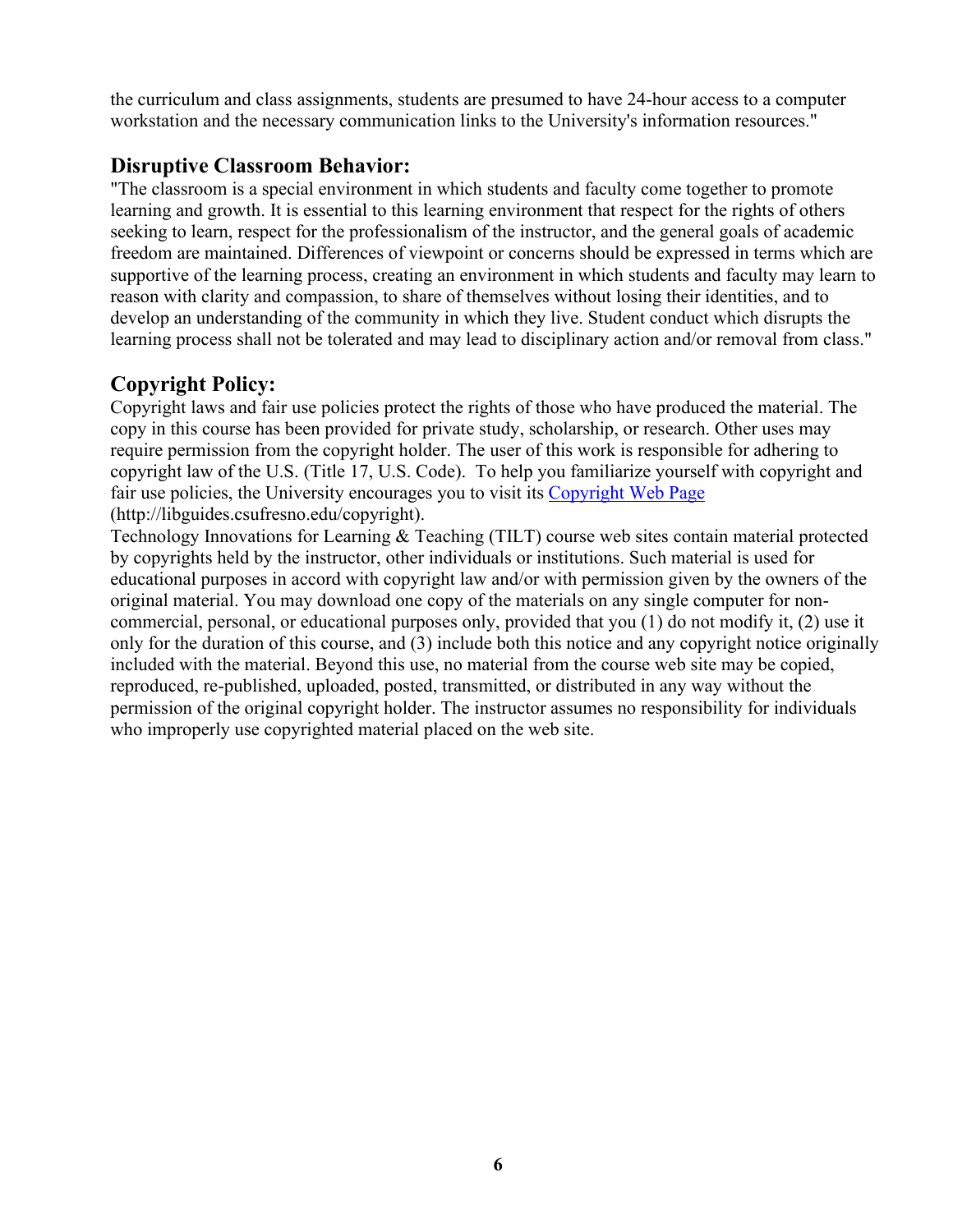# Tentative Course Schedule (subject to change)\*

| Week           | Date          | Topic                                                            | <b>Assignments &amp; Memo</b> |
|----------------|---------------|------------------------------------------------------------------|-------------------------------|
| 1              | $W - Jan. 20$ | Introduction /Syllabus                                           | Syllabus                      |
|                | $F - Jan. 22$ | Preliminary: Reviewing of the basic pronunciation                |                               |
|                |               | and spelling: vowels, consonants and tones                       |                               |
| 2              | $M - Jan. 25$ | Text Study 1: Invention of the Hmong Writing                     |                               |
|                |               | System                                                           |                               |
|                | $W - Jan. 27$ | Pre-reading activity and study of vocabulary<br>Textual analysis | Homework 1                    |
|                | $F - Jan. 29$ | Textual analysis (continued)                                     |                               |
| 3              | $M - Feb. 1$  | Grammar and speaking                                             |                               |
|                | $W - Feb. 3$  | Discussion                                                       |                               |
|                | $F - Feb. 5$  | <b>Text Study 2: Rituals Texts</b>                               |                               |
|                |               | Pre-reading activity and study of vocabulary                     |                               |
| $\overline{4}$ | $M - Feb. 8$  | Textual analysis                                                 | Homework 2                    |
|                | $W - Feb. 10$ | Textual analysis (continued)                                     |                               |
|                | $F - Feb. 12$ | Grammar and speaking                                             |                               |
| 5              | $M - Feb. 15$ | <b>No class</b>                                                  | <b>President's Day</b>        |
|                | $W - Feb. 17$ | Discussion                                                       | Writing Portfolio entry #1    |
|                | $F - Feb. 19$ | Test 1                                                           |                               |
| 6              | $M - Feb. 22$ | Text Study 3: Sung Poetry – Being in Love                        |                               |
|                |               | Pre-reading activity and study of vocabulary                     |                               |
|                | $W - Feb. 24$ | Textual analysis                                                 |                               |
|                | $F - Feb. 26$ | Textual analysis (continued)                                     |                               |
| 7              | $M - Feb. 29$ | Grammar and speaking                                             |                               |
|                | $W - Mar. 2$  | Discussion                                                       |                               |
|                | $F - Mar. 4$  | Text Study 4: Sung Poem- Being a Daughter-in Law                 |                               |
| 8              | $M - Mar. 7$  | Pre-reading activity and study of vocabulary<br>Textual analysis | Homework 3                    |
|                | $W - Mar. 9$  | Grammar and speaking                                             |                               |
|                | $F - Mar. 11$ | Discussion                                                       | Writing Portfolio entry #2    |
| 9              | $M - Mar. 14$ | Test 2                                                           |                               |
|                | $W - Mar. 16$ | <b>Text Study 5: The First Year in Laos</b>                      |                               |
|                |               | Pre-reading activity and study of vocabulary                     |                               |
|                | $F - Mar. 18$ | Textual analysis                                                 | Homework 4                    |
| 10             | $M - Mar. 21$ | No class                                                         | <b>Spring Recess</b>          |
|                | $W - Mar. 23$ | No class                                                         | <b>Spring Recess</b>          |
|                | $F - Mar. 25$ | No class                                                         | <b>Spring Recess</b>          |
| 11             | $M - Mar. 28$ | Textual analysis (continued)                                     |                               |
|                | $W - Mar. 30$ | Grammar and speaking                                             |                               |
|                | $F -$ Apr. 1  | Discussion                                                       |                               |
| 12             | $M - Apr. 4$  | Text Study 6: Sung Poem - Migration                              |                               |
|                |               | Pre-reading activity and study of vocabulary                     |                               |
|                | $W - Apr. 6$  | Textual analysis                                                 | Homework 5                    |
|                | $F - Apr. 8$  | Grammar and speaking                                             |                               |
| 13             | $M - Apr. 11$ | Discussion                                                       | Writing Portfolio entry #3    |